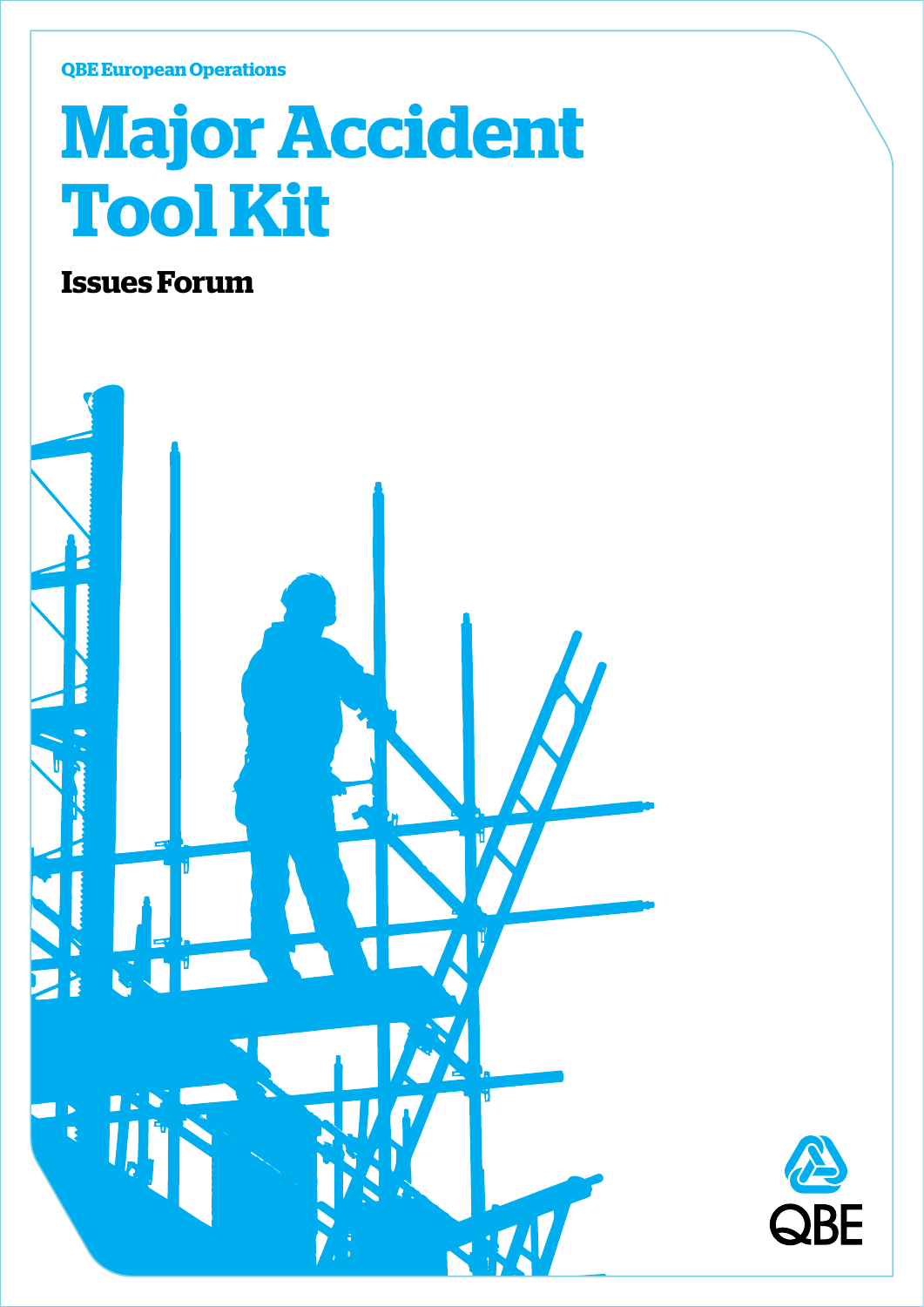

# **Issues Forum**

# **Major Accident Tool Kit**

# **Contents**

| A risk management perspective                                              | 1  |
|----------------------------------------------------------------------------|----|
| A liability perspective                                                    | 1  |
| Health and safety prosecutions                                             | 2  |
| Work related deaths                                                        | 3  |
| Managing the investigation                                                 | 3  |
| The accident                                                               | 3  |
| Making the site safe                                                       | 4  |
| Visiting the site - gathering essential evidence and information           | 4  |
| Supporting your employees                                                  | 5  |
| Making contact with a victim's family                                      | 5  |
| Controlling the flow of information                                        | 5  |
| Reporting to the HSE                                                       | 5  |
| Specialist legal advice                                                    | 5  |
| Your investigation                                                         | 6  |
| Witnesses                                                                  | 6  |
| Information sources                                                        | 6  |
| When the authorities call                                                  | 7  |
| Evidence gathering: site documentation                                     | 7  |
| Witness interviews                                                         | 7  |
| <b>Inquests</b>                                                            | 8  |
| Police and Criminal Evidence Act 1984<br>PACE - interview under caution(s) | 9  |
| Keeping out of trouble                                                     | 9  |
| Further information                                                        | 9  |
| Author biographies                                                         | 9  |
| Disclaimer                                                                 | 10 |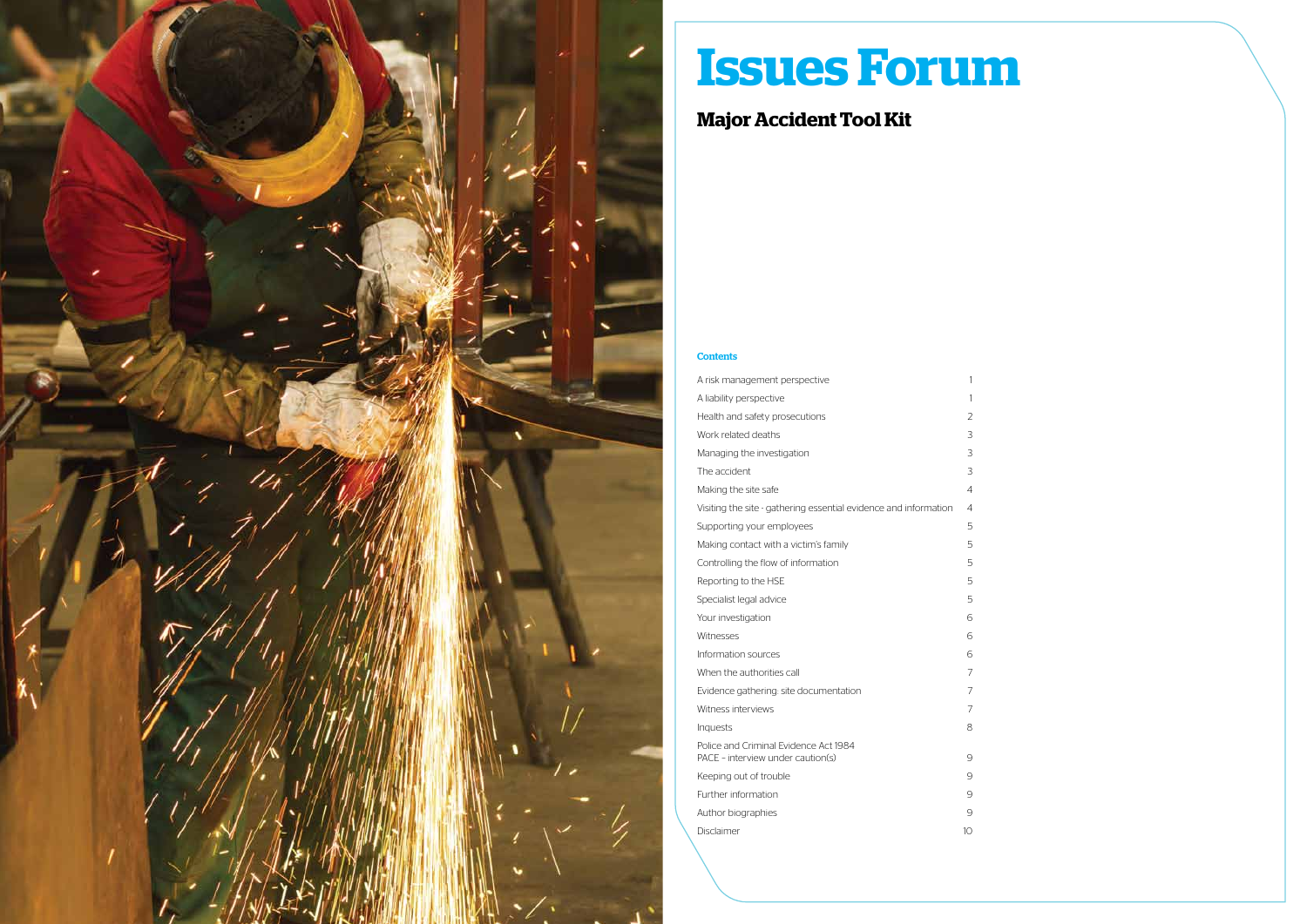**Serious accidents and fatalities at work can trigger interventions from enforcing authorities with significant legal implications for firms and senior managers. We have prepared the following guide to help employers carry out thorough accident investigations.**

# A risk management perspective

One of the main reasons for conducting health and safety investigations is to build a better understanding of the risks associated with particular work activities. Such investigations can help develop and refine a risk management system that combines targeted risk control measures with effective supervision and monitoring to minimise the risk of prosecution.

# A liability perspective

• Minor infringements of health and safety legislation will not generally result in prosecutions. Self-regulation is the authorities' primary mechanism for managing workplace health and safety, with a strong emphasis on risk assessment.

It is important to strike a balance between, using the accident investigation process as an opportunity to audit and modify your systems and, protecting your legal position.

- there is a need to draw the attention of the public, an industry, or a particular employer to the necessity of complying with current laws and standards
- prosecution is expected, for example: where a breach of duty has led to death or serious injury
- there is, or has been, potential for considerable harm resulting from a breach of duty
- the significance of the offence merits a prosecution, for example: where there have been repeated breaches and a reckless disregard for the law



This guide aims to help you and your staff through the potentially complex aftermath of a serious or fatal accident on site. It covers some of the key areas of the law and offers practical guidance on what to do if you face charges under health and safety or under individual and/or corporate manslaughter legislation.



# Major accident tool kit

## Health and safety prosecutions

Prosecutions are likely to be considered where:

> A **formal caution** is an officially recorded reprimand for specific failings prior to notification of an incident. Should any further breach occur this caution will be taken into consideration.

The Government have introduced Fees for intervention (FFI) to recover the costs from businesses failing to company with health and safety regulation. The scheme applies to all businesses and organisations inspected by the HSE. The intention is that the HSE recovers the cost of its regulatory work, currently £124 per hour, from duty holders found to be in "material breach" of health and safety law that occured after 1 October 2012.



Responsibility for enforcing health and safety legislation is shared between the Health and Safety Executive (HSE) and local authorities. These regulatory bodies have a variety of options open to them where they believe health and safety legislation has been contravened: Where a HSE inspector believes a breach of health and safety regulations is ongoing or likely to be repeated, an *improvement* notice may be issued requiring that the contravention be remedied within a specified period of time.



Where an inspector believes a particular activity, or the use of a particular area, poses a risk of serious injury, a **prohibition notice** may be issued requiring that the activity be stopped or the area restricted.

Improvement or prohibition notices do not in any way preclude prosecution at a later date. Most prosecutions follow earlier enforcement notices. Ignoring a prohibition or improvement notice constitutes a breach of that notice, and can result in the company being prosecuted or the individual responsible receiving a prison sentence.

In the event of a subsequent prosecution, having failed to challenge a notice may be regarded as tantamount to admitting unsafe practices. If you are served a notice which you believe may be inappropriate to the circumstances, you should seek immediate legal advice from your QBE panel solicitor on the merits of appealing.

The correct enforcing authority is determined primarily by the type of activity carried on in a particular workplace. Further information on this can be found in schedules 1 and 2 of The Health and Safety (Enforcing Authorities) Regulations 1998.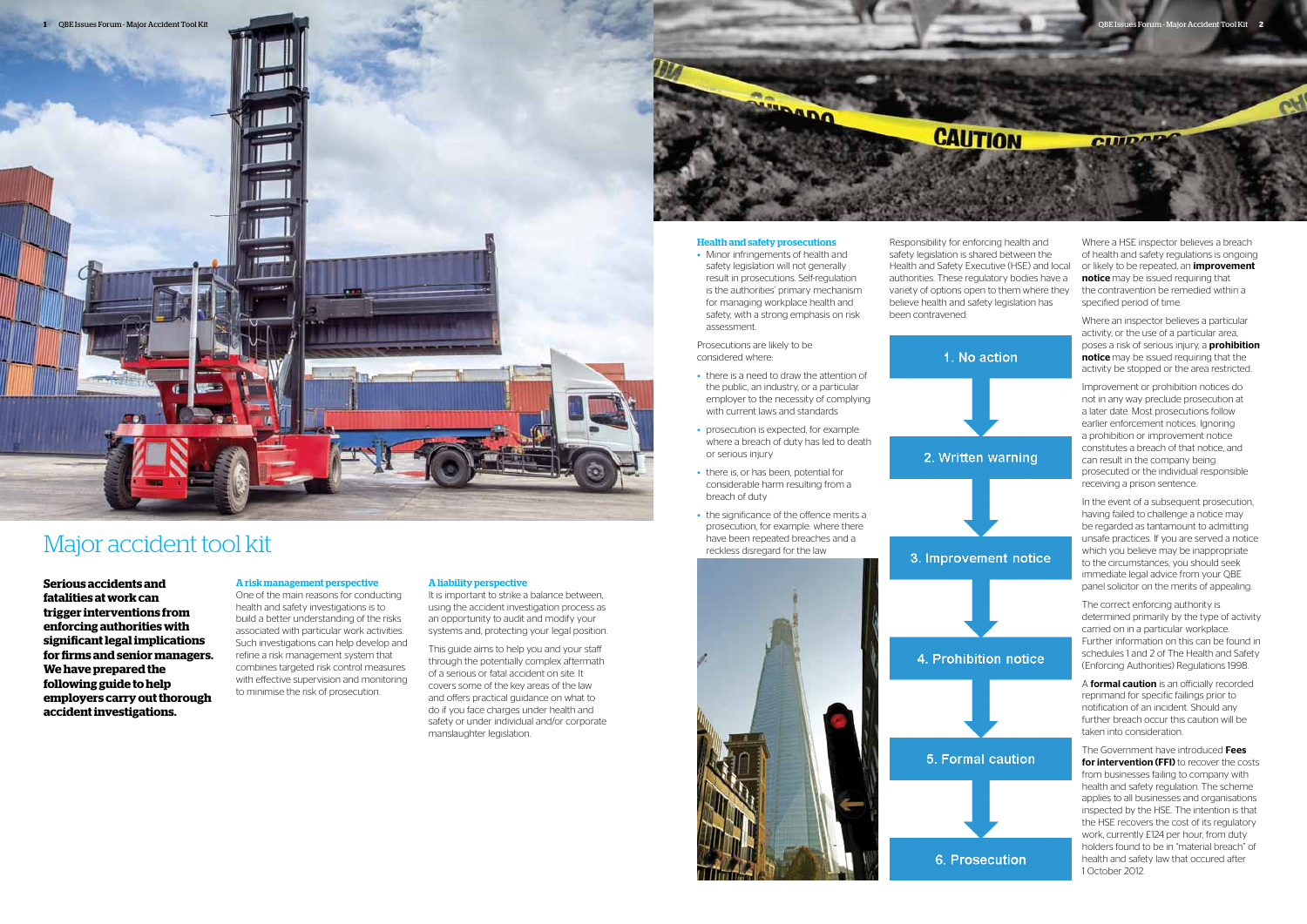# Work related deaths

The offence of manslaughter can only be investigated by the police. There is no time limit for such investigations. The Crown Prosecution Service (CPS), or in Scotland the Procurator Fiscal, will then decide whether a prosecution should proceed.

Where there is an indication of a serious criminal offence, such as individual or corporate manslaughter, the police will conduct an investigation jointly with the HSE or local authority, who will look specifically at health and safety offences.

The HSE, Police and Crown Prosecution Service's joint framework for effective liaison is set out in 'Work Related Deaths: A Protocol for Liaison' [HSE, September 2011]

# Managing the investigation

Following a serious incident, it is important for any organisation or individual faced with potential criminal charges to put themselves in the best position possible to:

a) avoid prosecution

b) defend themselves, should prosecution ensue

c) diminish the severity of any sentence they may receive if convicted

QBE recommends having detailed crisis management plans and procedures in place for handling both internal and external investigations. Communicate to staff that you have a plan and train people so they know what to do in the event of a major accident.

# The accident

The first indication of a serious incident will often be a distressed call from one of your managers or employees. What you do from this moment on lays the foundations for the investigation ahead. The first few hours are crucial. Your site could soon become a designated crime scene while the police, HSE or local authorities gather and assess the evidence. This will clearly have an immediate and significant impact on your business.

Acting in the best interests of your organisation, its directors, and employees involves striking a balance between

a) protecting your legal position

b) making the necessary changes to prevent recurrence

- the condition and appropriate use of tools and equipment
- the cause of any slip or trip claimed (avoid focusing solely on the immediate cause)
- defects in the work environment e.g. obstructions, holes, depressions or slippery floors



c) acting (and being seen to act) in an appropriate way towards the injured person and their family, your employees, the authorities, and – important not to forget – the media.

- the suitability, position and effectiveness of all necessary guards
- the condition, location and dimensions of plant, lighting etc. (take measurements).

By providing an overview of the typical pattern of events following a death or serious injury on site, this guide will help you exercise strong leadership and good judgement, and coordinate an investigation that does everything possible to protect all concerned.

- determine and describe the location of those involved and their respective roles and relationships
- • determine and describe the events preceding the accident
- if the injured person is not your employee, ascertain the name of the sub-contractor, the name and contact details of their most senior representative on site and of the relevant contact for further information and ongoing liaison

#### Making the site safe



One of the first priorities will be to ensure the site is safe and take any immediate remedial actions such as isolating power sources. In practice, however, the investigating authorities will probably insist that everything be left undisturbed. In which case, you should touch nothing and ensure the area is sealed or cordoned off, restricting access to investigators only.

A picture, as they say, paints a thousand words. Photographs taken at this stage may well become crucial evidence in court. So it is always advisable to have a camera on site. Keeping a written record of what each picture shows is also important. This should include the date and time taken and the identity of the photographer.

# Visiting the site – gathering essential evidence and information

It is essential you visit the site as soon as possible after an accident to collate all relevant schematic drawings, plans and photographs and so compile a clear picture of the scene at the time of the incident. The accident scene may be familiar to those operating it, but will clearly be less so to others.

Important clues or evidence of unsafe conditions and/or actions may well be found at the locus of the incident. The longer the delay in investigating, the greater the chance conditions will have changed, evidence been lost, and vital contributory factors missed.

Things to check at the accident scene would include:

If there is no obvious reason for the accident, then record this fact. Making a record that a site is in good order, is just as important as recording any faults.

To help capture a full picture of the events leading up to an incident, we recommend you: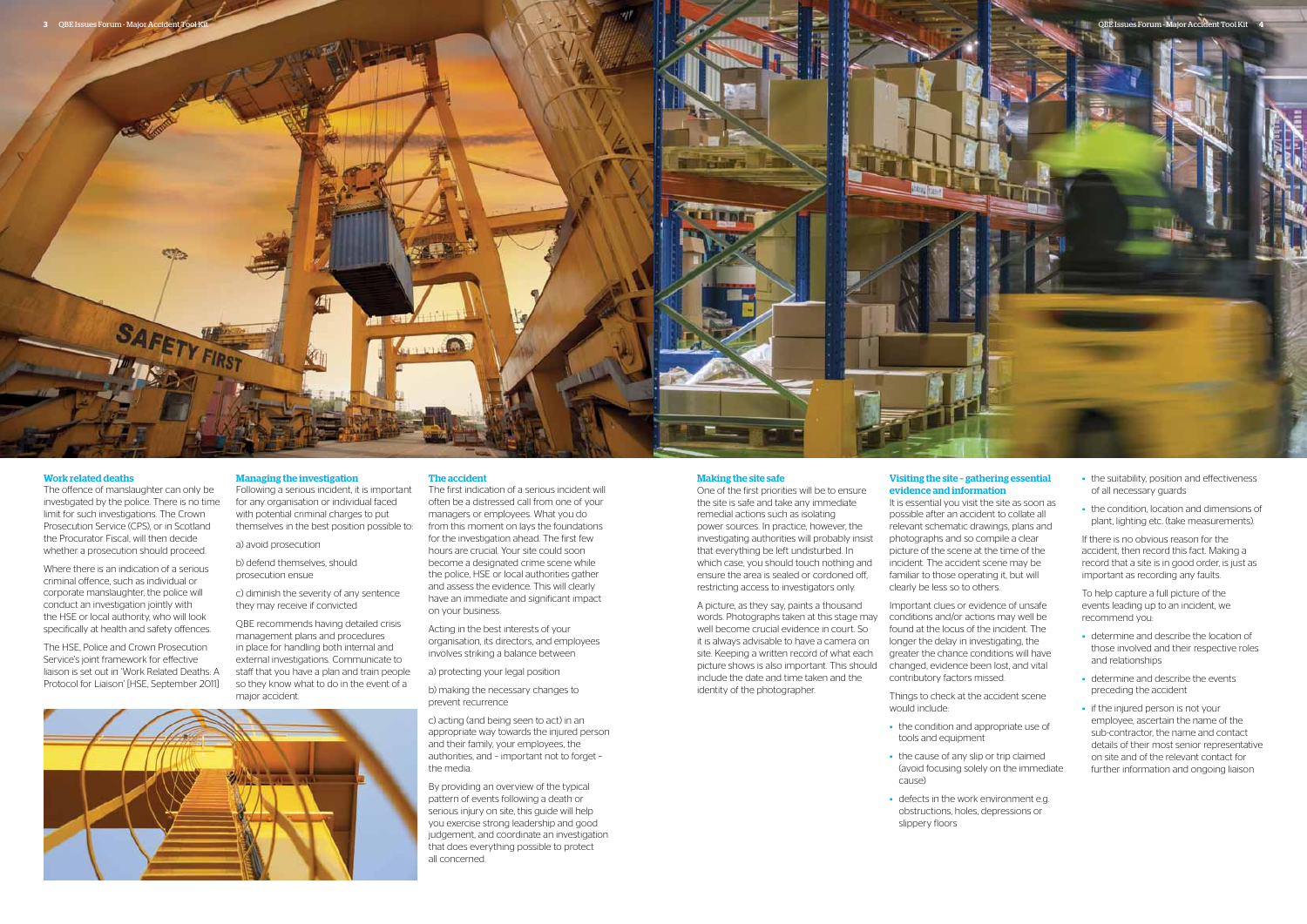#### Supporting your employees

It is clearly advisable to offer immediate support and advice to any employees involved in or affected by the incident. This might include counselling, line management support, or legal advice – depending on the individual and how they have been affected.

Having a director or a health and safety adviser present during the aftermath and the subsequent investigation can provide invaluable support. It also shows you take the incident seriously and care about your employees' welfare, as does discussing the incident with employees, even if you do not specifically require a witness statement from them.

#### Making contact with a victim's family

The people liaising most closely with the family will normally be the immediate employer and the Police Family Liaison service. But even if you are not the employer, you may still have an important part to play in providing support and information.

# Controlling the flow of information

Establishing clear lines of communication helps everyone, not least the authorities. One senior individual should have sole authority to speak and act on behalf of your organisation. All onsite employees should be aware of this person's contact details, so they can pass them on to the authorities or any other interested parties on request.

This person, or another senior person – preferably someone with media skills – should handle all press enquiries. Dealing with the media can be a minefield. It is important to provide journalists with appropriate information and/or carefully worded statements in a timely fashion. Inappropriate 'off the record' statements or a poorly expressed comments in an interview can seriously damage your reputation.

# Reporting to the HSE

The Reporting of Injuries, Diseases and Dangerous Occurrences Regulations 2013 (RIDDOR) impose a legal duty on the immediate employer or the company in control of the premises to report any death or serious incident to the relevant enforcing authority forthwith, by the quickest practicable means. It is important you keep a record of your report.

You can fulfil your legal duty to report the death or serious workplace accident,

without delay, by reporting online at www.hse.gov.uk/riddor. A telephone service is also provided for reporting fatal and specified injuries only - call the Incident Contact Centre on 0845 300 9923 (opening hours Monday to Friday 08:30 to 17.00).

#### Specialist legal advice

Once your organisation – and potentially its directors and employees – have become the subject of a criminal investigation, it is essential you have access to legal advisers with the right expertise and resources to guide you through what can be an intense and stressful process.



The police and HSE inspectors investigating you will be trained and experienced in criminal procedure and law, so it is vital your organisation can call on similar expertise. All QBE's panel solicitors are selected for their expertise in this field. They can advise you, amongst other things, about the concept of Legal Professional Privilege. This effectively protects you from having to disclose documentation, statements and reports prepared in the aftermath of an incident to the police or HSE. This is something your own internal investigation should be aware of from the very outset!

#### Your investigation

Your internal accident investigator should be on site as soon as possible to begin investigating the incident's causes and identifying any necessary improvements to current working practices. It is essential, however, that your investigation reflects the fact that a criminal investigation is also underway. Taking prompt and pertinent legal advice can be critically important in this context.

Key considerations include:

#### **Witnesses**

Record the accounts of all witnesses who are in a fit condition to be interviewed as soon as possible. Ensure those who are not, receive proper medical attention and arrange to see them at a more appropriate time.

# Information sources

The exact location of persons and/or equipment at the time of the incident will often be unclear. Equipment, barriers and other items can become displaced in the process of helping the injured party – creating confusion as to how an incident occurred. Photographs or video footage of the scene can help avoid this – particularly when accompanied by detailed notes.

CCTV footage can also sometimes provide valuable clues.

It is important to preserve all relevant materials, plant, equipment and paperwork, as these may be required much later as part of a civil or criminal investigation.

It is also vital you notify your company's directors, brokers and insurers of any accident.



The form and content of your report have legal implications which could prove crucial if proceedings are subsequently issued. It is important your 'draft' report is marked as such at all stages. Each page should also be marked 'without prejudice – prepared for the purposes of taking legal advice.'

The person undertaking your investigation should have been trained for the task. If you need to use health and safety consultants or other external providers to carry out your investigation, you should maintain close control over how they do so, and/or contact your nominated QBE claims inspector/QBE panel solicitor. If the authorities ask for a copy of your report, take legal advice before providing one and ensure you limit the circulation of your draft report to the fewest people possible.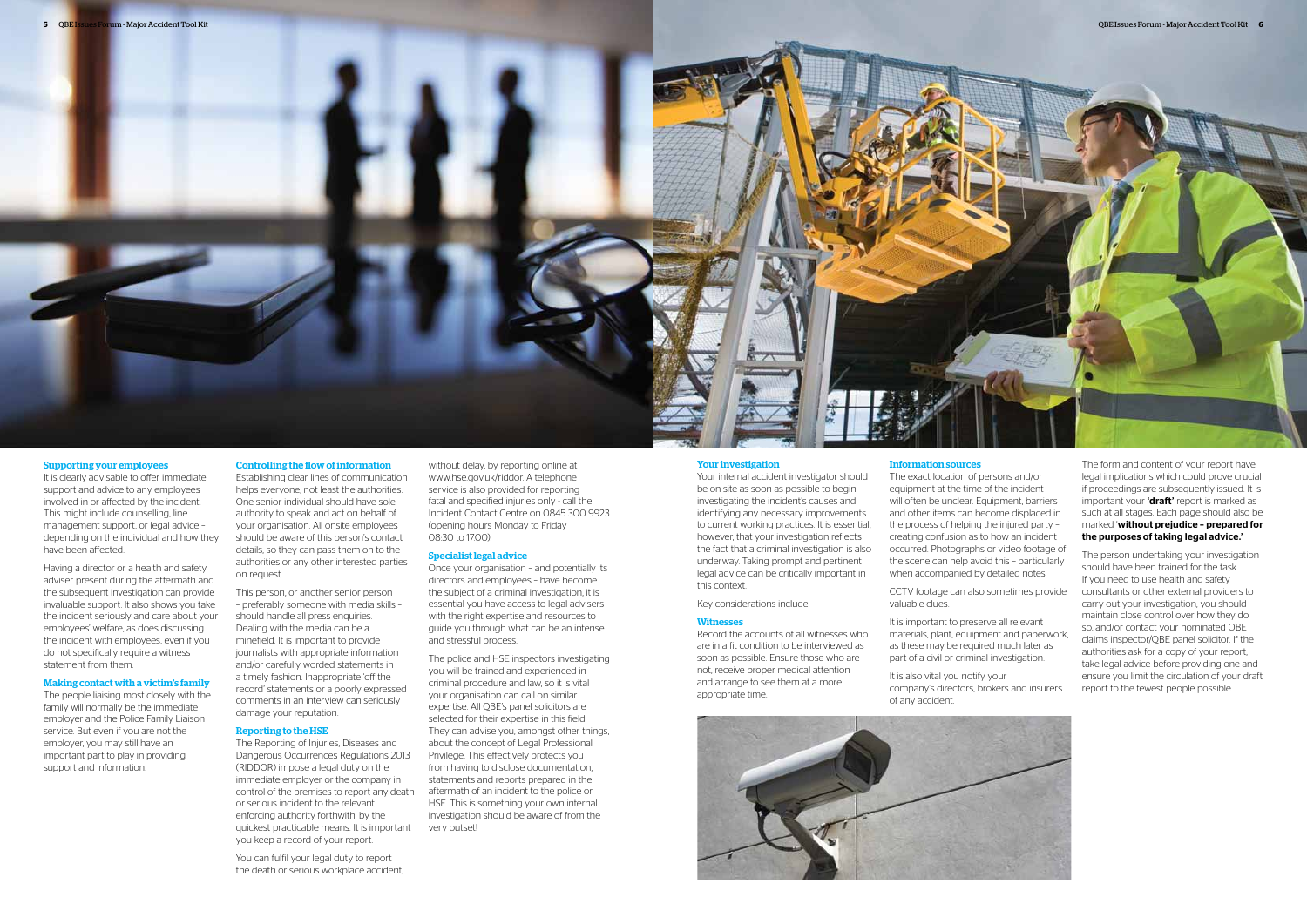# When the authorities call

The way you communicate with the authorities can significantly affect the company's legal position, your employees' position, and your reputation. In the event of a death, both the police and HSE will normally arrive on your premises to commence their investigations. Both have a legal right to enter under Section 20 of the Health and Safety at Work Act 1974.

Under Corporate Manslaughter legislation, the police are obliged to remain involved until they can eliminate the possibility of bringing charges. It could take weeks, months, even years for them to satisfy themselves that your senior managers are not culpable.

The police and the HSE have different legal powers. If in doubt as the extent of their respective powers, consult your QBE panel solicitor.

The police will treat the site as a crime scene. They may insist that all work stops in the area of the incident while they assess the scene and gather evidence. Equipment in use at the time of the accident may be seized and removed from your site. You may be asked to help dismantle and transport this equipment.

- take legal advice on the categories of documentation seized or copied
- keep a copy of everything removed from your premises
- record all documentation taken by the authorities
- ask any contractor whose employee has been injured on your site for copies of any documents they provide to the authorities

If possible, it is a good idea to make office facilities on site available to police officers and inspectors.

Evidence gathering: site documentation

You should also:

# Paper and/or computer records for the period prior to the incident may well be requested or even seized. This could include method statements, risk assessments, inspection documentation, training records and any permits to work. Before removing from site, we strongly recommend taking three copies of any relevant documents. If the police or HSE take the only copy of a document, there is a danger you may lose track of it.

It is important to keep all correspondence with your legal team separate and marked "covered by legal professional privilege." The authorities have no right to seize these documents.

#### Witness interviews

- ask the coroner what evidence he or she intends calling or reading
- advise you on questioning witnesses
- help you alert the coroner to any additional witnesses with relevant testimony to add
- appear for you at inquest and make appropriate representations on legal issues

The enforcing authorities will want to interview eye-witnesses first, followed by anyone else involved in the lead-up to the incident. They will aim to do this at the earliest opportunity and normally write up witness statements on the spot. It is worth remembering that the evidence provided by your senior managers will be central to any investigation into either individual or corporate manslaughter charges.



If you think employees may not be fit to be interviewed, take legal advice – and be sure to raise the issue with the authorities. Where possible, interview all employees as part of your internal investigation before they speak to the authorities.

The HSE has powers to force witnesses to answer questions. Your solicitors can establish the legal basis of employees' interviews and advise accordingly. Your QBE panel solicitor can offer general advice to your employees on the interview process. For anything more detailed, however, it is best to consult an independent solicitor.

It is good practice, though by no means the norm, for the authorities to provide your employees with a copy of any statement they have given. This helps by giving them a record they can check should they have any concerns about misstatements or omissions. If a witness volunteers a copy of their statement, it may help you identify issues to address and prepare for any interview under caution when the investigation nears its conclusion.

#### **Inquests**

Any sudden death at work will trigger an inquest. Those considered to be interested parties will include the deceased's family, their employer, those in control of premises where the fatal injury occurred, and anyone else whose conduct is likely to be called into question. Each is entitled to participate in the inquest process.

Inquests are limited in their scope, but allows all interested parties to explore the relevant facts and observe witnesses under questioning.

# The Coroner's Court is only required to establish:

1 who died,

2 when they died,

3 where they died, and

4 under what circumstances they died

Apportioning blame is not part of the Coroner's remit. The facts that unfold at inquest, however, can strongly influence the chances of prosecution. So it makes sense to be represented at inquest – preferably by your QBE panel solicitor, who can also act for you later, should proceedings be issued.

In the context of an inquest, your QBE panel solicitor can: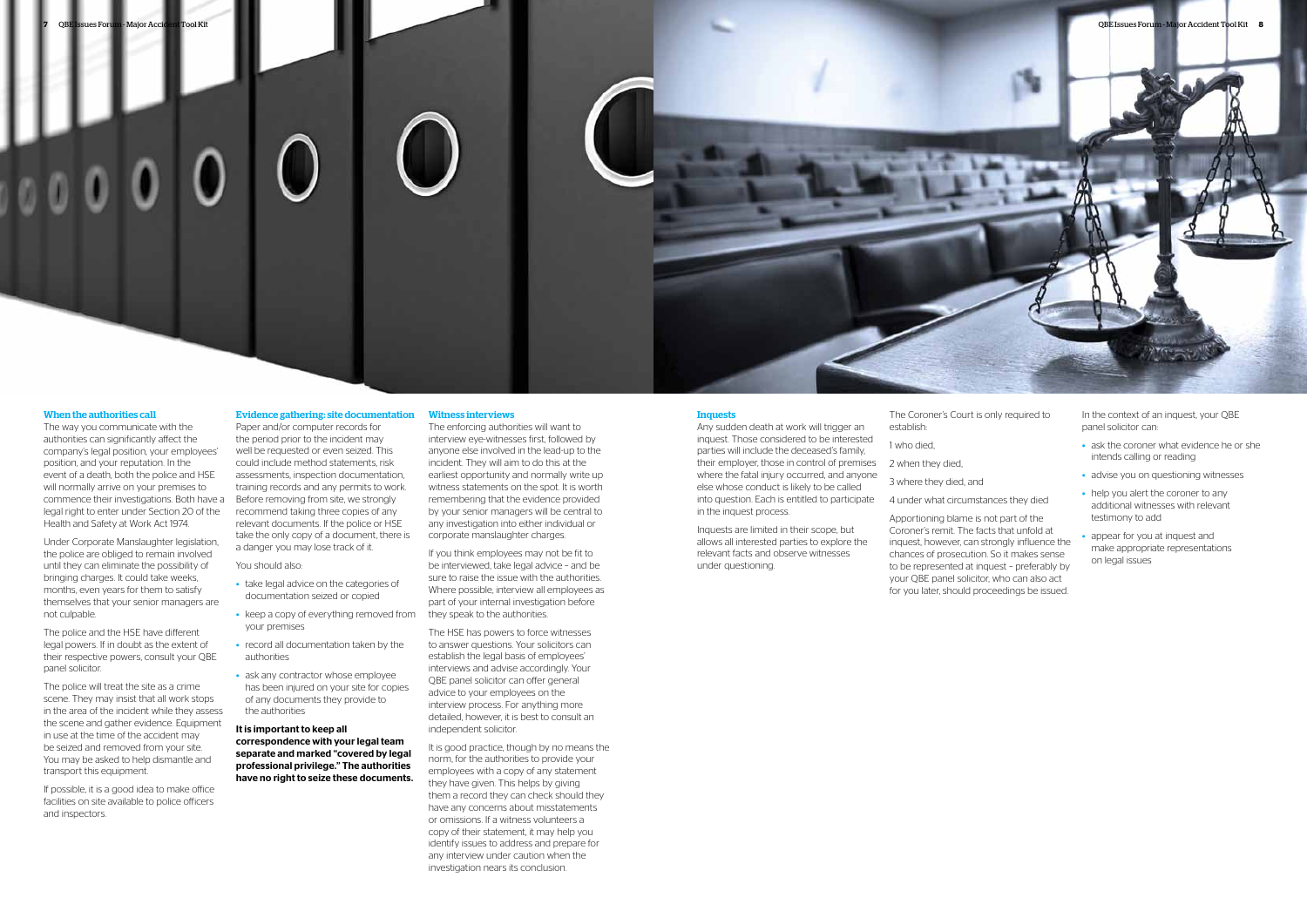



# Police and Criminal Evidence Act 1984 (PACE) – interview under caution(s)

Once the authorities have finished gathering evidence, they may well ask any employee(s) suspected of an offence – and/ or a representative of their employer – to attend an interview under caution. Separate interviews will take place for each party under investigation.

Police and HSE interviews may be voluntary in the first instance. In the case of manslaughter investigations, however, the police are entitled, if necessary, to arrest suspects with a view to interviewing them under caution.

Taking legal advice is essential at this stage. This both enables you to ensure the interview complies with the law, and gives you the opportunity to present your position in the best possible light – either as In combination with the following action a denial of liability or an acceptance of fault with mitigation.

At interview you can respond either by:

- answering the questions posed, or
- reading out a prepared statement

Being interviewed under caution does not automatically mean an employee will be prosecuted. But they will probably need separate legal advice. So multiple suspects may create a need for multiple legal teams. It is a good idea to check your insurance policies to establish whether your directors and senior managers will have access to legal advice cover in the event of a fatal accident.

- Make sure your directors and senior managers show strong and active leadership and a visible commitment to health and safety
- Get your employees involved, and engage your workforce in promoting health and safety in the workplace
- Review your policies and procedures in the light of our toolkit
- Prepare a major incident response procedure
- Train your accident investigation team
- Review your media and counselling facilities
- If in any kind of doubt, seek legal advice from your QBE panel solicitor.

# Keeping out of trouble

The best option, of course, is to take all reasonably practicable steps to avoid having a serious incident in the first place. There is some excellent guidance available on this topic, and we strongly recommend you familiarise yourself with the leaflet INDG417 (Leading Health and Safety at Work) published in June 2013 by the Institute of Directors (IoD) and The Health and Safety Commission (HSC).

INDG417 contains guidance for boards and directors on how organisations of all types can lead and promote health and safety, structured around the core principles of planning, delivery, monitoring and review. It features a useful checklist of areas in which to benchmark your health and safety performance.

points, the approach outlined in INDG417 should significantly reduce the potential for prosecution.

# Further information

You can find additional information on the HSE website www.hse.gov.uk

and also on the following websites:

www.iod.com/hsguide

www.hse.gov.uk/leadership

www.qbeeurope.com/risk-solutions

# Author biographies

Mike Barraclough, Senior Risk Manager

Mike joined QBE in 1998 serving as a Claims Inspector for nine years before joining the Liability Risk Solutions team in 2007. Mike has spent 30 years in the insurance industry and he holds the Nebosh National Diploma in Occupational Safety and Health.

# Steffan Groch, Partner DWF Solicitors

Steffan qualified as a solicitor in 1995. He is currently a partner with DWF Solicitors, based at their Manchester offices. Steffan specialises in advising and representing companies, directors, and managers in all types of health and safety prosecutions from the HSE, local authorities and the Environment Agency. Steffan and his team are experts in proactive health and safety management systems and procedures. DWF, 2 Hardman Street, Manchester, M3 3HH. Tel: 0161 603 5000



#### Disclaimer

This Forum has been produced by QBE Insurance (Europe) Limited ("QIEL"). QIEL is a company member of the QBE Insurance Group.

Readership of this Forum does not create an insurer-client, advisor-client, or other business or legal relationship.

This Forum provides information about the law to help you understand and manage risk within your organisation. Legal information is not the same as legal advice. This Forum does not purport to provide a definitive statement of the law and is not intended to replace, nor may it be relied upon as a substitute for specific legal or other professional advice.

QIEL has acted in good faith to provide an accurate Forum. However, QIEL and the QBE Group do not make any warranties or representations of any kind about the contents of this Forum, the accuracy or timeliness of its contents, or that the information or explanations (if any) given. QIEL and the QBE Group do not have any duty to you, whether in contract, tort, under statute or otherwise with respect to or in connection with this Forum or the information contained within it.

QIEL and the QBE Group have no obligation to update this report or any information contained within it.

To the fullest extent permitted by law, QIEL and the QBE Group disclaim any responsibility or liability for any loss or damage suffered or cost incurred by you or by any other person arising out of or in connection with your or any other person's reliance on this Report or on the information contained within it and for any omissions or inaccuracies.

QBE Insurance (Europe) Limited and QBE Underwriting Limited are authorised and regulated by the Financial Services Authority. QBE Management Services (UK) Limited and QBE Underwriting Services (UK) Limited are both Appointed Representatives of QBE Insurance (Europe) Limited and QBE Underwriting Limited.

Written by and copy judgments and/or source material is available from Mike Barraclough (contact no: 01274 421142, e-mail: michael.barraclough@ uk.qbe.com).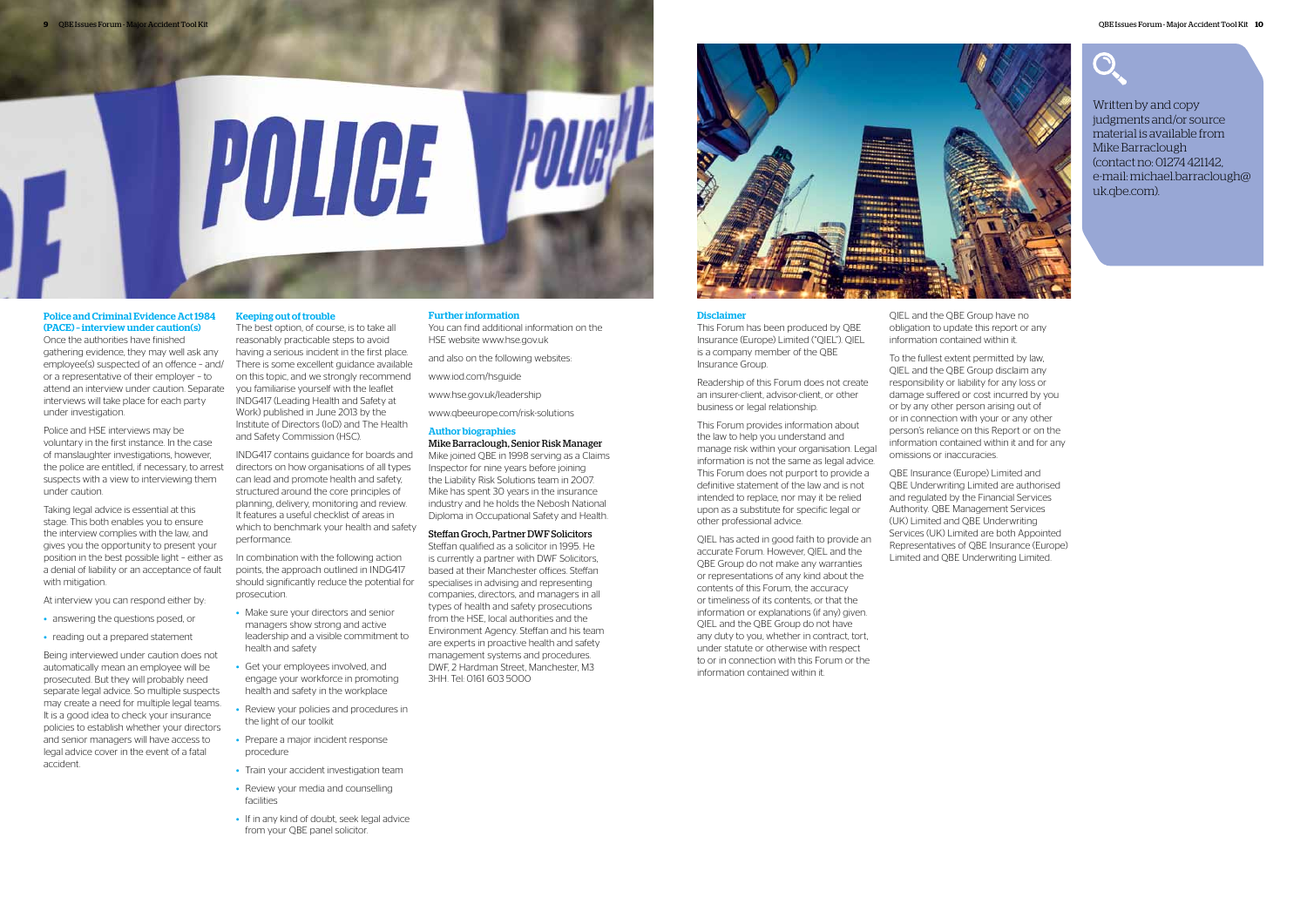